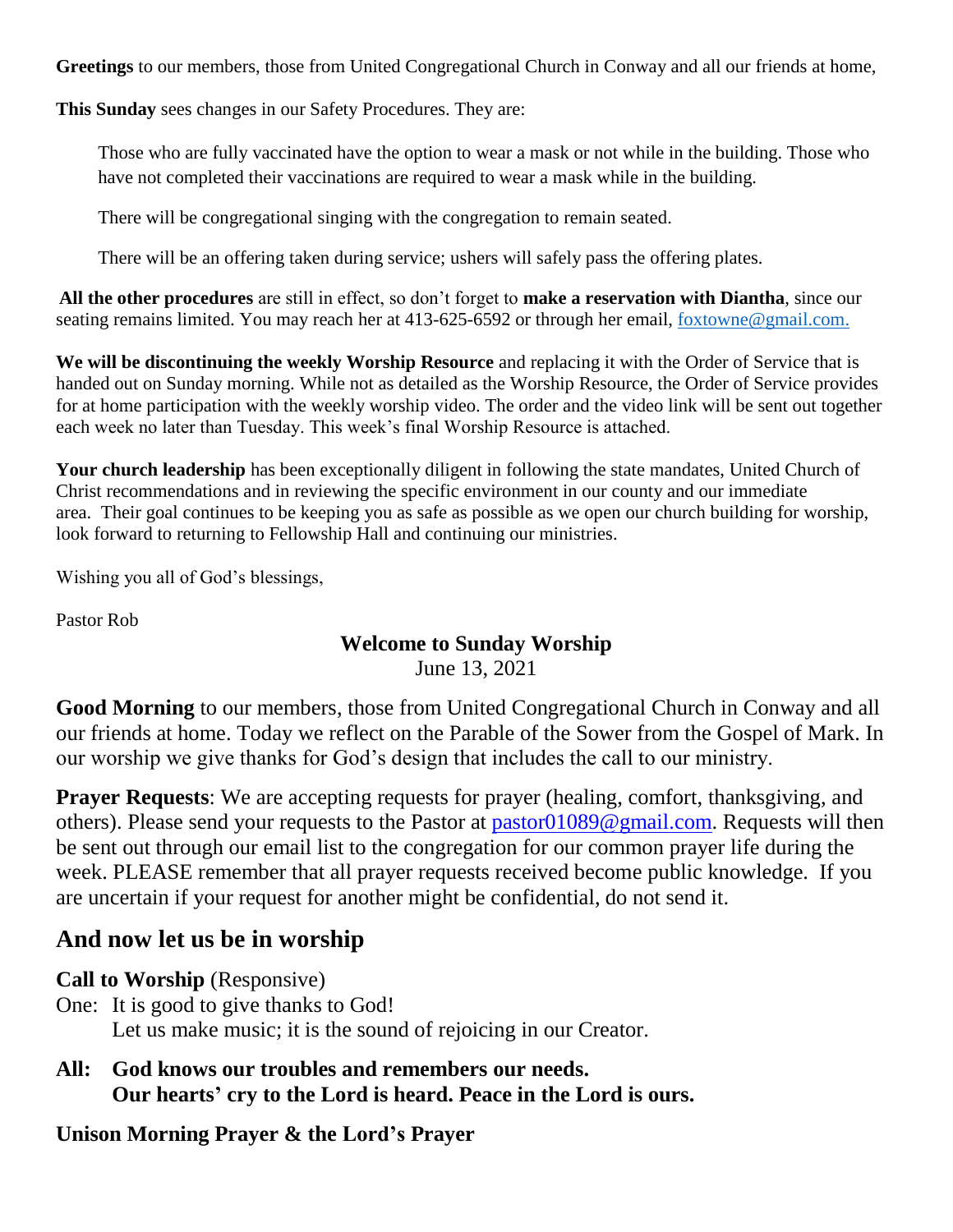**We turn to you, O God, knowing we can depend on you when earthly rulers stumble and fall, when our relationships are strained and broken and when we are faced with difficult challenges. It is good to sing your praises, even when we do not feel like singing. It is good to declare your faithfulness, even when we have been unfaithful. It is good to give thanks, for when we do, we are reminded of the multitude of blessings we so often take for granted. Lead us in this time of worship as we pray using the words your son taught us, saying…***Our Father, who art in heaven, hallowed be thy name. Thy kingdom come, thy will be done, on earth as it is in heaven. Give us this day our daily bread and forgive us our debts as we forgive our debtors. And lead us not into temptation but deliver us from evil. For thine is the kingdom and the power and the glory forever. Amen.*

#### **Prayers of the People**

Today's prayers offer up to God our struggle to be people of faith, our need for God's guidance and strength and our dedication to the various ministries we are called to. Let us come to God in prayer.

Hear these our prayers, O God, for your guidance and your strength. We desire to be faithful people, to follow wherever you lead, yet we are often as distracted from your call. In our abundance in the world, we are often blinded by the needs of others and stingy with your blessings. Strengthen us, O God, to make our love fruitful in our ministry. Strengthen us that we may never disown those who struggle in poverty of body, mind or spirit. Strengthen us, O God, that we might find it difficult turn our heads, avert our eyes and look only to our own needs. Strengthen us that we might be better able to surrender ourselves to the will of your love. Strengthen us, O God, that we might come to find the love and the mercy to be all that you intend us to be, loving spouses, caring parents, and grandparents, growing children of God who are dedicated community servants, devoted citizens, and faithful Christians living in community offering our care our resources and our prayers for those in need. Strengthen us, O God, that we will hear and respond to your call. Send us, O God, to do the ministry of Christ. This day we pray for all the ministries in which we are currently engaged, ministries of worship and sacrament, ministries of education, ministries of stewardship that give us the resources we need to minister in our community and to the ends of the earth, ministries of pastoral care, comfort, and prayer through which we share the joy and the sorrows of those around us, ministries of outreach and evangelism through which we share your gospel with others, ministries of hospitality and healing. We pray for all those who are diligent in their ministries and all those who are touched by them. Hear now, O God, these our prayers of thanksgiving, for in your call to us, you have blessed us richly, hear our prayers for those in need, those whom we love and those known only unto you, hear these our prayers for ourselves, for we would be the disciples you call us to be. (Personal prayer and